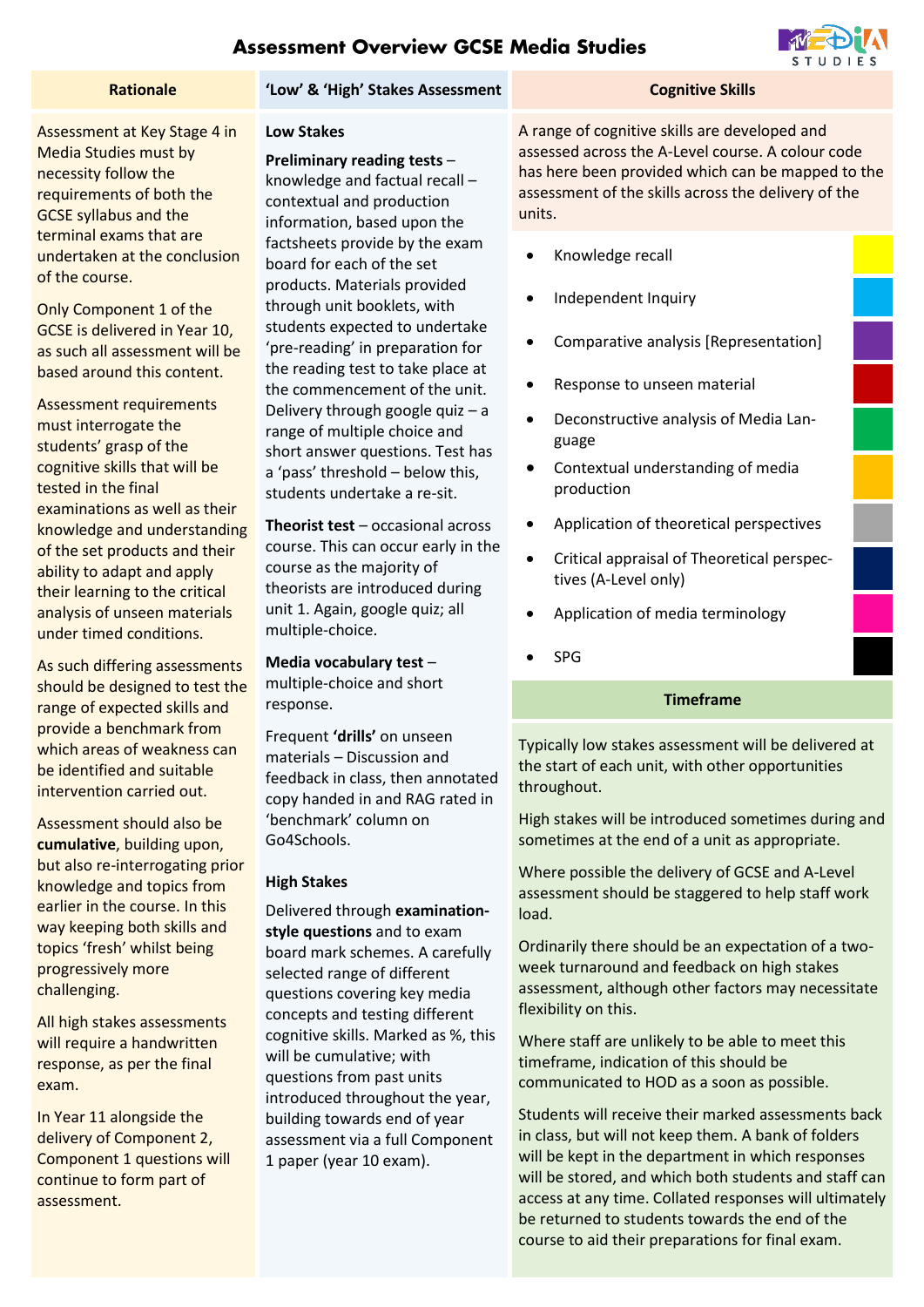# Assessment Schedule GCSE Media Studies - Year One



In this introductory sequence, students will be introduced to the concept of Media Studies, it's primary means of analysis [**Semiotics**] and the four key aspects of the theoretical

> • **Media Language** • **Representation** • **Industries** • **Audiences**

There will also be a

including;

preliminary introduction to key theoretical perspectives

> • **Barthes** • **Maslow** • **Hall**

framework:





### **Autumn Term 1 Autumn Term 2**



**LS: Preliminary reading test**. 25 marks [pass 18] ♦ re-sit as appropriate. **How:** Google quiz format, range of multiple-choice and short response questions. **When:** Beginning of unit.

**Marking:** % final score.

**HS: Media Language question** in response to *Quality Street* set product. 15 marks. *How***:** Exam conditions in-class assessment. Formal exam question requiring written response.

**When:** After delivery of first set product *Quality Street* within the unit. **Marking:** Written feedback with indication of 'band' within the mark scheme and % mark recorded on Go4Schools.

**HS: Comparative analysis question** [*This Girl Can* vs Unseen product]. 25 marks. **How:** Exam conditions in-class assessment. Formal exam question requiring extended written response.

**When:** After delivery of second set product *This Girl Can* within the unit. **Marking:** Written feedback with indication of 'band' within the mark scheme and % mark recorded on Go4Schools.

**LS: Media Theorist test.** 25 marks [pass 20] → re-sit as appropriate. **How:** Google quiz format, range of multiple-choice and short response questions. **When:** Conclusion of the Autumn Term. **Marking:** % final score.

Students will also undertake practice 'drills' in deconstructing media products as part of the lesson sequence. These may be RAG where appropriate.

• **Young & Rubicam** • **Socio-economics**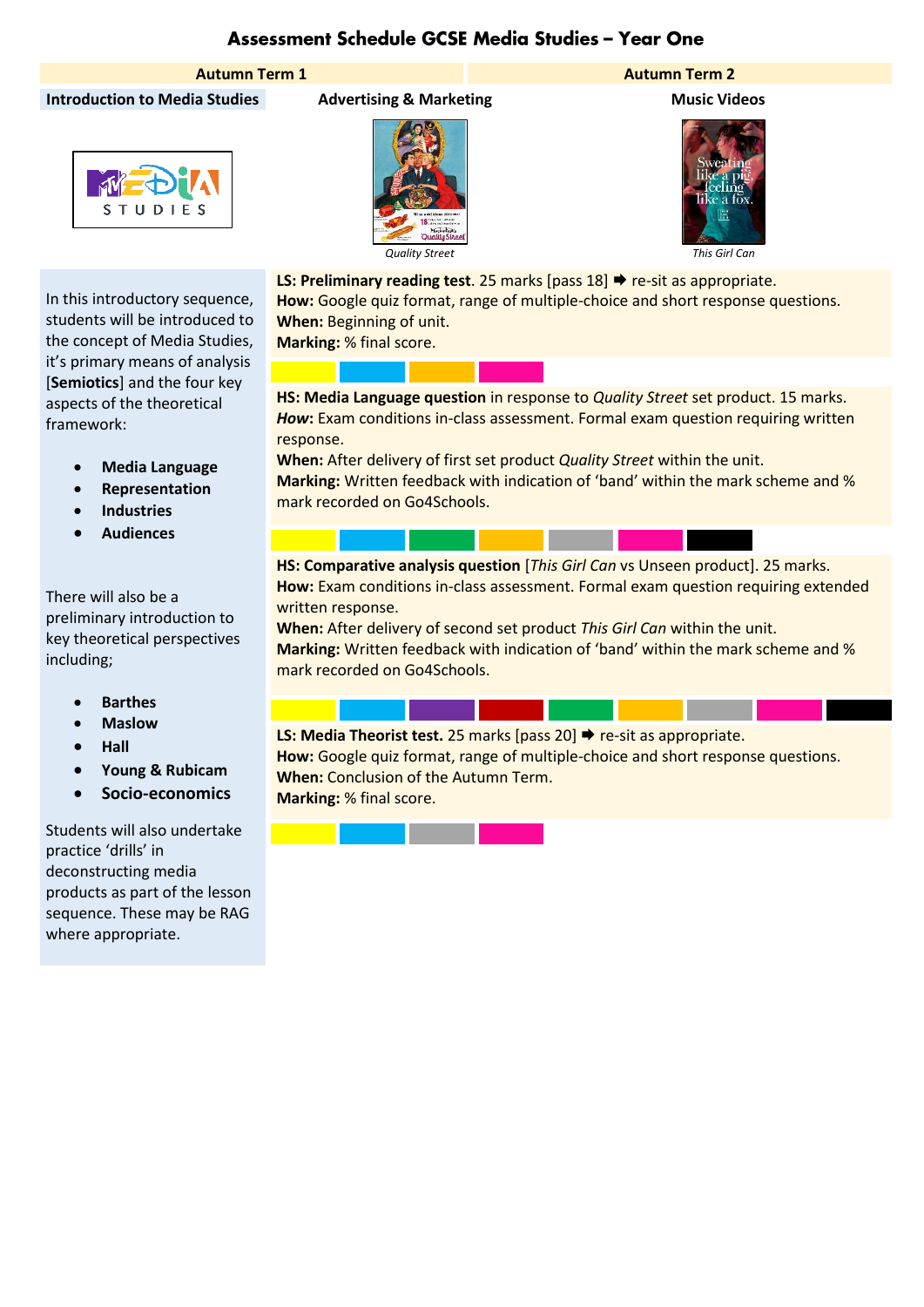## Assessment Schedule GCSE Media Studies - Year One



questions requiring written response.

**When:** Conclusion of unit.

**Marking:** % of final score for each question and % total marks for assessment recorded on Go4Schools.

<u> La Carlo de la Carlo de la Carlo de la Carlo de la Carlo de la Carlo de la Carlo de la Carlo de la Carlo de l</u>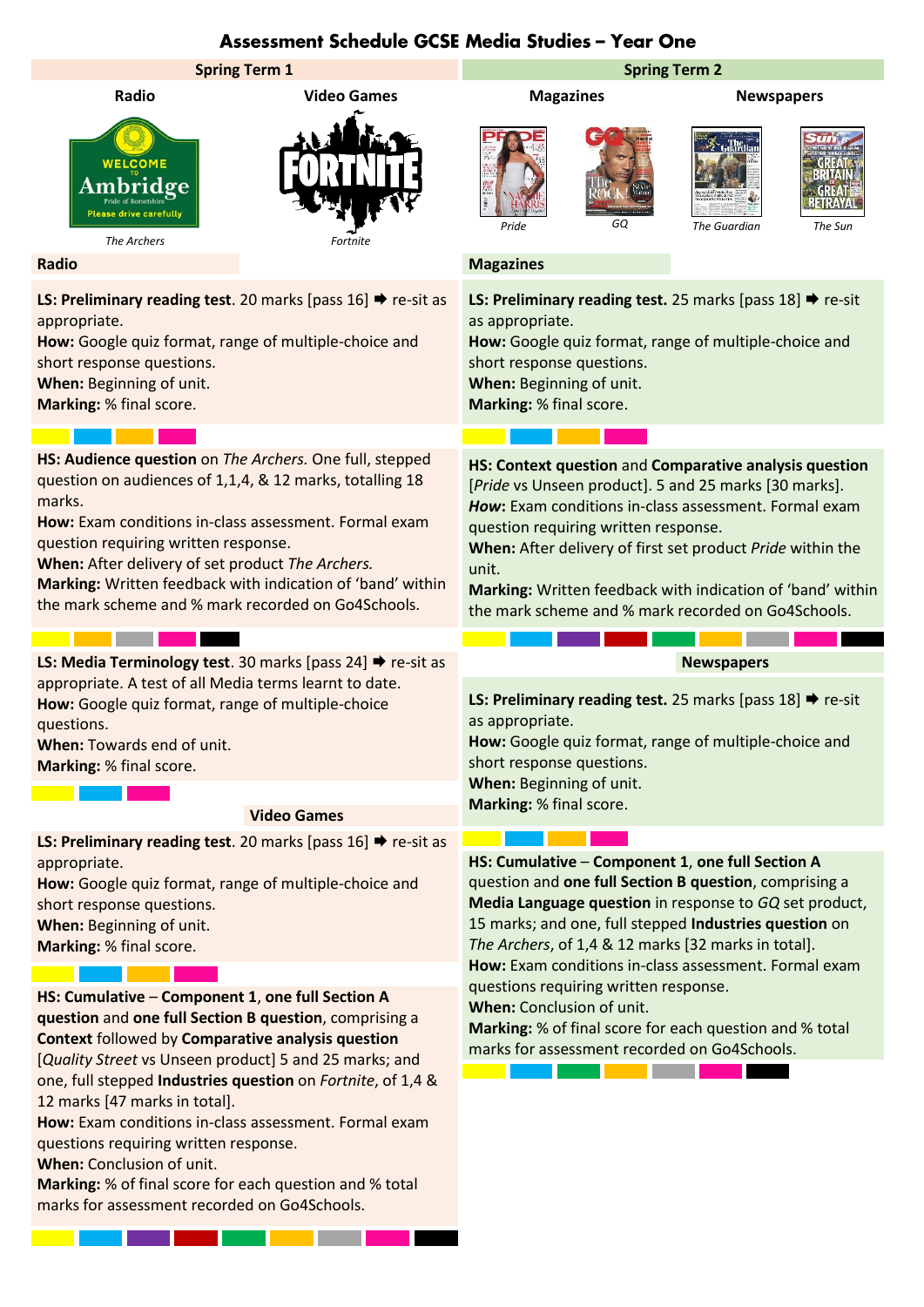# Assessment Schedule GCSE Media Studies - Year One

### **Summer Term 1 Summer Term 2**







*Golden Gun Spectre*

### **Newspapers [cont.] NEA**

**HS: Audience question** on *The Sun.* One full, stepped question on audiences of 1,1,4, & 12 marks, totalling 18 marks.

**How:** Exam conditions in-class assessment. Formal exam question requiring written response.

**When:** After full delivery of set product *The Sun.* **Marking:** Written feedback with indication of 'band' within the mark scheme and % mark recorded on Go4Schools.

**Film**

**LS: Preliminary reading test**. 20 marks [pass 16] ♦ re-sit as appropriate.

**How:** Google quiz format, range of multiple-choice and short response questions.

**When:** Beginning of unit.

**Marking:** % final score.

**HS: Industries question** on *Spectre.* One full, stepped question on audiences of 1,2,2, & 12 marks, totalling 17 marks.

**How:** Exam conditions in-class assessment. Formal exam question requiring written response.

**When:** After full delivery of set product *The Sun.* **Marking:** Written feedback with indication of 'band' within the mark scheme and % mark recorded on Go4Schools.

### **HS: Cumulative** - **Year 10 Mock Exam.**

A full **Component One examination paper**.

**How:** Exam conditions as scheduled by exams office. Formal exam questions requiring both short and extended written response.

**When:** After delivery of all units specific to component one. **Marking:** Written feedback with indication of % mark for each question and notional 'Grade' for the entire assessment, mapped to the exam board mark scheme and recorded on Go4Schools. It will be made clear that a full component one assessment is reflective of **40% of the overall GCSE course**.

#### **Newspapers [Industries] Film Component 3: NEA Cross-Media Production**



**Component 3**, the **NEA cross-media production** has very specified rules regarding the nature and degree of teacher assessment that can take place.

- Typically the film marketing option is selected for study on this component.
- The set production briefs will change every year, requiring learners to create a production in a different genre/style and/or for a different intended audience.
- Task-specific indicative content will be issued each year with the non-exam assessment briefs.

Students will meet with class teacher at scheduled intervals to discuss and 'sign-off' the different stages of NEA production.

Final NEA Production concludes in the first half of the **Year 11 Autumn term**.

# **Year 10 Exam – Post-Mock Reflection & Planning**

- Analysis of student progress
- Identify key issues
- Triage and planning for intervention
- Identifying groups with similar issues
- Tailor structure for Year 11 revision
- Anatomy of an Answer feedback sessions, etc.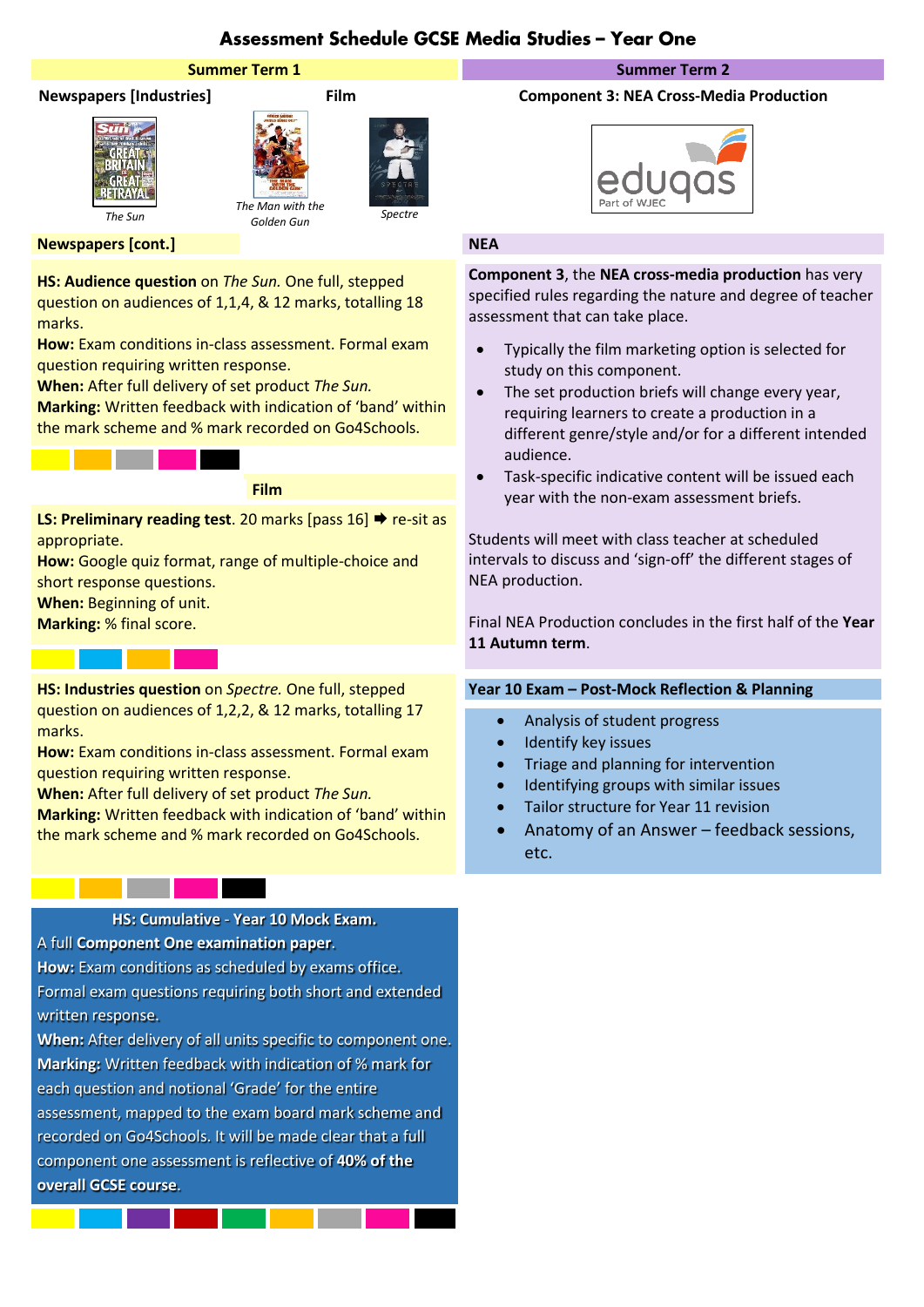# Assessment Schedule GCSE Media Studies - Year Two

### **Autumn Term 1 Autumn Term 2**

### **Component 3: NEA Final Television Sitcoms**



**HS: Final NEA Submission**. 0 marks [pass 22] **→** re-sit as appropriate.

**How:** Using production assets realised over the summer break, students will complete all final production and postproduction activities on the NEA component, as well as submit the finalised Statement of Aims to accompany their work.

**When:** Conclusion of unit [4<sup>th</sup> week of term].

**Marking: Final assessment of all Component 3**, **NEA production** work in accordance with specification

guidelines ready for moderation and exam board submission.

#### **Television Sitcoms**

**LS: Preliminary reading test.** 25 marks [pass 18] → re-sit as appropriate.

**How:** Google quiz format, range of multiple-choice and short response questions.

**When:** Beginning of unit.

**Marking:** % final score.

**HS: Media Contexts**. 10 marks.

**How:** Exam conditions in-class assessment. Formal exam question requiring written response.

**When:** After delivery of set product *Friends*.

**Marking:** Written feedback with indication of 'band' within the mark scheme and % mark recorded on Go4Schools.







**HS: Media Language question.** A full, stepped Media Language question for Component 2, Section A, based on a given extract from the *IT Crowd.* 8 & 12 marks [20 marks]. *How***:** Exam conditions in-class assessment. Formal exam question requiring written response.

**When:** During delivery of second set product *The IT Crowd* within the unit.

**Marking:** Written feedback with indication of 'band' within the mark scheme and % mark recorded on Go4Schools.

<u>a sa Barata</u>

**LS: Media Theorist test**. A refresher in students' knowledge and understanding of key theories, including those studied since the test administered in Year 10. 25 marks [pass 20] $\rightarrow$  re-sit as appropriate. **How:** Google quiz format, range of multiple-choice questions.

**When:** End of the Autumn term. **Marking:** % final score.

<u> Tanzania (</u>

<u> Tanzania (</u>

#### **HS: Cumulative** - **Year 11 Mock Exam.**

A full **Component One examination paper**.

**How:** Exam conditions as scheduled by exams office. Formal exam questions requiring both short and extended written response.

**When:** After delivery of all units specific to component one.

**Marking:** Written feedback with indication of % mark for each question and notional 'Grade' for the entire assessment, mapped to the exam board mark scheme and recorded on Go4Schools. It will be made clear that a full component one assessment is reflective of **40% of the overall GCSE course**.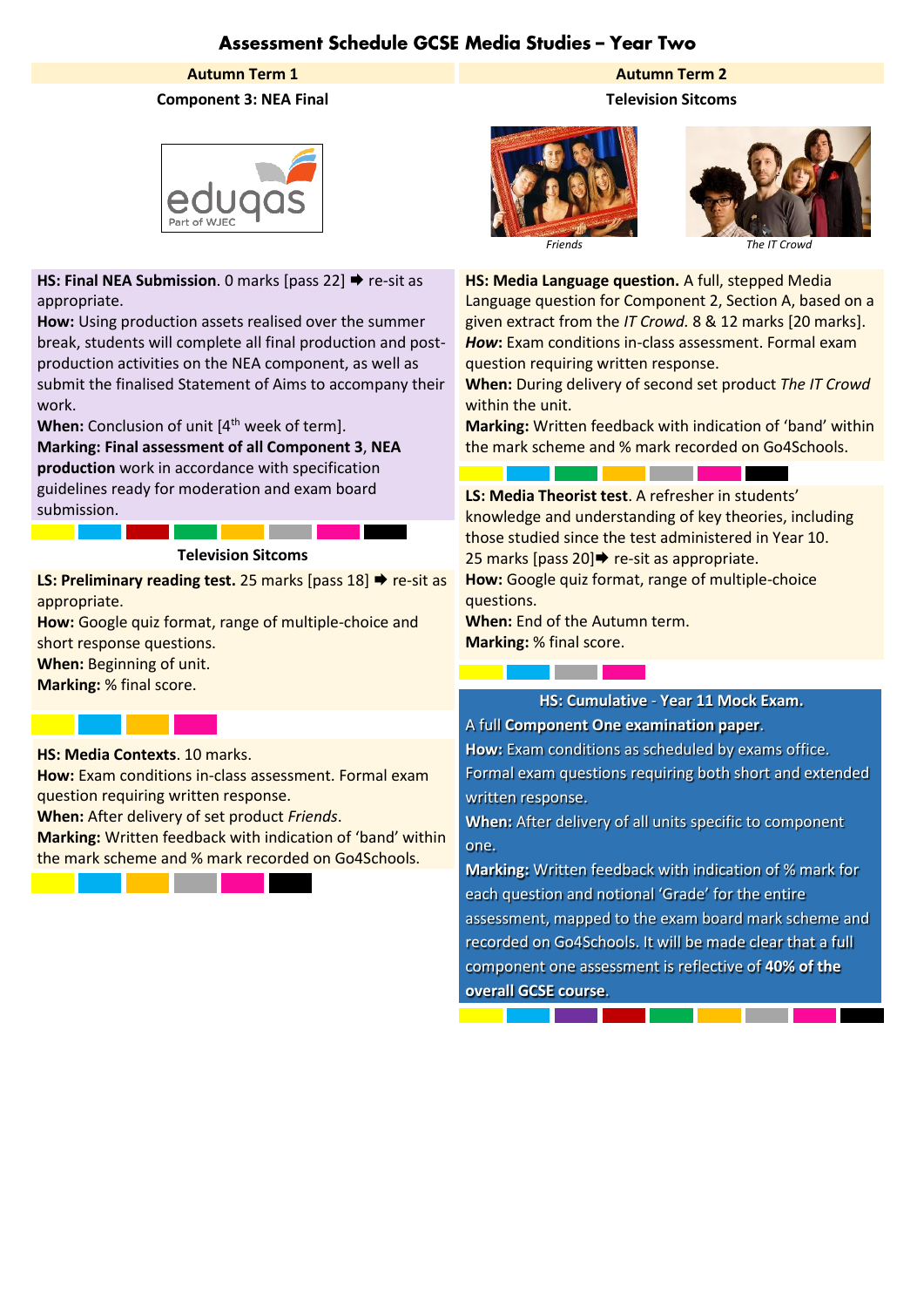# Assessment Schedule GCSE Media Studies - Year Two

# **Spring Term 1 Spring Term 2**

**Music Videos Music Videos & Online Media**



*Waterfalls* TLC *Bad Blood* Taylor Swift *Uptown Funk* Bruno Mars

| LS: Preliminary reading test part 1. 20 marks [pass 16] →<br>re-sit as appropriate.<br>How: Google quiz format, range of multiple-choice and<br>short response questions.<br>When: Beginning of unit.<br>Marking: % final score.                                                                                                                                                                                                                               | LS: Preliminary reading test part 2. 20 marks [pass 16] →<br>re-sit as appropriate.<br>How: Google quiz format, range of multiple-choice and<br>short response questions.<br>When: Midway through delivery of unit.<br>Marking: % final score.                                                                                                                                                                                                                |
|----------------------------------------------------------------------------------------------------------------------------------------------------------------------------------------------------------------------------------------------------------------------------------------------------------------------------------------------------------------------------------------------------------------------------------------------------------------|---------------------------------------------------------------------------------------------------------------------------------------------------------------------------------------------------------------------------------------------------------------------------------------------------------------------------------------------------------------------------------------------------------------------------------------------------------------|
|                                                                                                                                                                                                                                                                                                                                                                                                                                                                |                                                                                                                                                                                                                                                                                                                                                                                                                                                               |
| HS: Context question and Comparative analysis question<br>[The Man with the Golden Gun vs Unseen product]. 5 and<br>25 marks [30 marks], recalling prior learning.<br>How: Exam conditions in-class assessment. Formal exam<br>question requiring written response.<br>When: After delivery of first set product Pride within the<br>unit.<br>Marking: Written feedback with indication of 'band' within<br>the mark scheme and % mark recorded on Go4Schools. | HS: Media Language/Representation question.<br>Representation question for Component 2, Section B,<br>focussing on Bad Blood and Uptown Funk, 20 marks.<br>How: Exam conditions in-class assessment. Formal exam<br>question requiring written response.<br>When: After the delivery of third set product Uptown Funk<br>within the unit.<br>Marking: Written feedback with indication of 'band' within<br>the mark scheme and % mark recorded on Go4Schools. |
|                                                                                                                                                                                                                                                                                                                                                                                                                                                                |                                                                                                                                                                                                                                                                                                                                                                                                                                                               |
| HS: Media Contexts. 10 marks.<br>How: Exam conditions in-class assessment. Formal exam<br>question requiring written response.<br>When: During delivery of second set product Bad Blood.<br>Marking: Written feedback with indication of 'band' within<br>the mark scheme and % mark recorded on Go4Schools.                                                                                                                                                   | <b>LS: Media Terminology test.</b> 30 marks [pass $24$ ] $\rightarrow$ re-sit as<br>appropriate. A test of all Media terms learnt to date.<br>How: Google quiz format, range of multiple-choice<br>questions.<br>When: Towards end of unit.<br>Marking: % final score.                                                                                                                                                                                        |
|                                                                                                                                                                                                                                                                                                                                                                                                                                                                |                                                                                                                                                                                                                                                                                                                                                                                                                                                               |
|                                                                                                                                                                                                                                                                                                                                                                                                                                                                | HS: Cumulative - Year 11 Re-Mock Exam.<br>A full Component One examination paper. A second paper<br>covering Section A only of Component Two.<br>How: Exam conditions as scheduled by exams office.                                                                                                                                                                                                                                                           |

assessment, mapped to the exam board mark scheme and recorded on Go4Schools. It will be made clear that a full component one assessment is reflective of **40% of the overall GCSE**. Whereas **Section A of Component Two counts towards a further 15%** of the course.